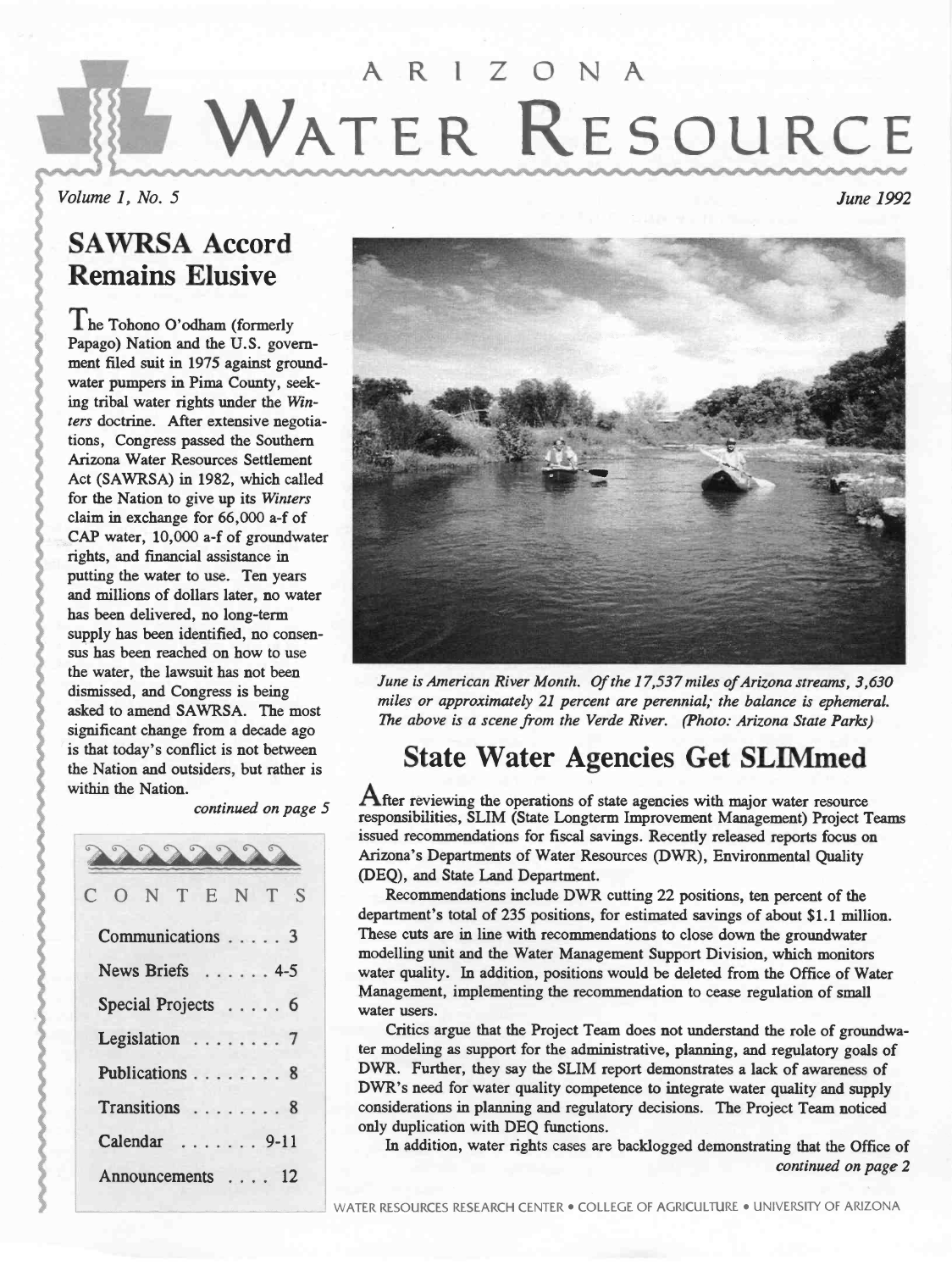#### More SLIM, cont. from page 1

Water Management is actually understaffed, with regulation of small users delayed. Hugh Holub, a southern Arizona water lawyer and member of the Tucson AMA Groundwater Users Advisory Council, noted in a letter to Governor Symington that "the existing staff is already overwhelmed by the workload, and it is taking longer and longer to process paperwork. This is a function where a staff increase is needed."

Proposed cuts go beyond improving the efficiency of DWR to fundamental changes in policy.

A highly controversial recommendation is for increased DWR centralization. The Deputy Director positions in the three largest Active Management Areas (AMAs) would be eliminated and some planning functions moved from the Tucson AMA to Phoenix. This would reduce the Tucson AMA staff over 30 percent.

Ron Morris, Chairman of both the Santa Cruz County Board of Supervisors, and the Tucson AMA GUAC, pointed out in a letter to Governor Symington that AMA offices were "part of the deal" that made the 1980 groundwater management act possible, and that "they were designed.. .to ensure local participation in the dynamic process of formulating the programs that will lead us to safe yield."

The Tucson and Nogales City Councils, the Santa Cruz County Board of Supervisors, the Tucson AMA Water Augmentation Authority, and the Southern Arizona Water Resources Association are among the groups opposing the draft recommendations. The consensus is that the proposed cuts go beyond improving the efficiency of DWR to fundamental changes in policy, thus interfering with the agency's ability to carry out its legislative mandates.

In contrast, SLIM's DEQ recommendations have met relatively little opposition, despite the proposed elimination of more than 25 percent of its

positions, some entirely federally funded. That 123 of the 192 positions to be cut currently are vacant reduces the anxiety level.

There is general agreement within DEQ that structural readjustments are in order and some position cuts are possible. In fact, many SLIM recommendations had already been identified internally. Some concern is being expressed however that the report as a whole focuses on how to save money without looking at the agency's overall mission.

Some recommendations may be impossible to implement; for example, state-funded positions required for federal matching grants can not be cut. (Governor Symington opposes the loss of any federal funds.)

Seventy of the 192 positions to be cut are in the water quality division. Brian Munson, Assistant Director in the Office of Water Quality, stated that SLIM recommendations would be implemented by identifying cuts that won't interfere with division programs. He believes that cuts can be implemented to improve some aspects of the agency's operations. In contrast to its DWR recommendations, SLIM recommends expanding DEQ regional offices.

As reported in the Arizona Capitol Times, the major source of controversy in SLIM's DEQ report is the recommendation of legislative elimination of 109 pesticides from DEQ's water quality monitoring list, after DEQ was denied by a Symington veto the authority to delete pesticides from the list.

Another concern is voiced by Sierra Club representative Craig Friesner, who is bothered by the recommended position cuts. He worries that the SLIM recommendations may represent an antiregulatory bias. This action may mark a trend to shrink government below an effective operating level.

## They are being reduced to paper pushers.

SLIM recommendations also include a ten percent cut in State Land Department positions. The department's water management functions would be affected by eliminating the Hydrology and Urban Land sections.

The Urban Lands Act of 1981 gave the Land Department the ability to increase revenue from the sale of state lands by master-planning the development of property near population canters. The Act created a new designation, in addition to grazing and agriculture, for state land, allowing land so designated to be appraised at a higher value. Key parts of the master-planning process include floodplain and drainage studies, assuring the judicious use of water in the development, and obtaining a letter of Assured Water Supply from DWR. These activities currently are performed by hydrologists or water resource specialists.

If these functions are eliminated with respect to urban lands, hydrologists and water resource specialists still will be required to perform floodplain and drainage studies for any kind of development on state land (e.g., building roads), file and maintain water rights on behalf of State Trust lands, and provide technical input for consent as to what can be done on state land. One observer commented that all regulatory functions of the agency were to be eliminated and "they are being reduced to paper pushers."

SLIM reports are being reviewed by the SLIM Steering Committee. The Steering Committee already has met with DWR Director Betsy Rieke and DEQ Director Ed Fox and made recommendations to the Project Teams for report revisions. A final SLIM report will be issued in July.

After the Project Teams' report is issued, the Steering Committee will make separate recommendations to the Governor. The Steering Committee may endorse the report, suggest changes, or differ with its recommendations. Judy Gignac, SLIM Steering Committee member, emphasizes that the process is very dynamic, involving varied input before decisions are finalized.

The SLIM Steering Committee meets in open session each Monday in Phoenix. Project Team Draft Reports are available, at varying prices, from Ameriscribe, 505 North 2nd St., Phoenix 602-252-7991.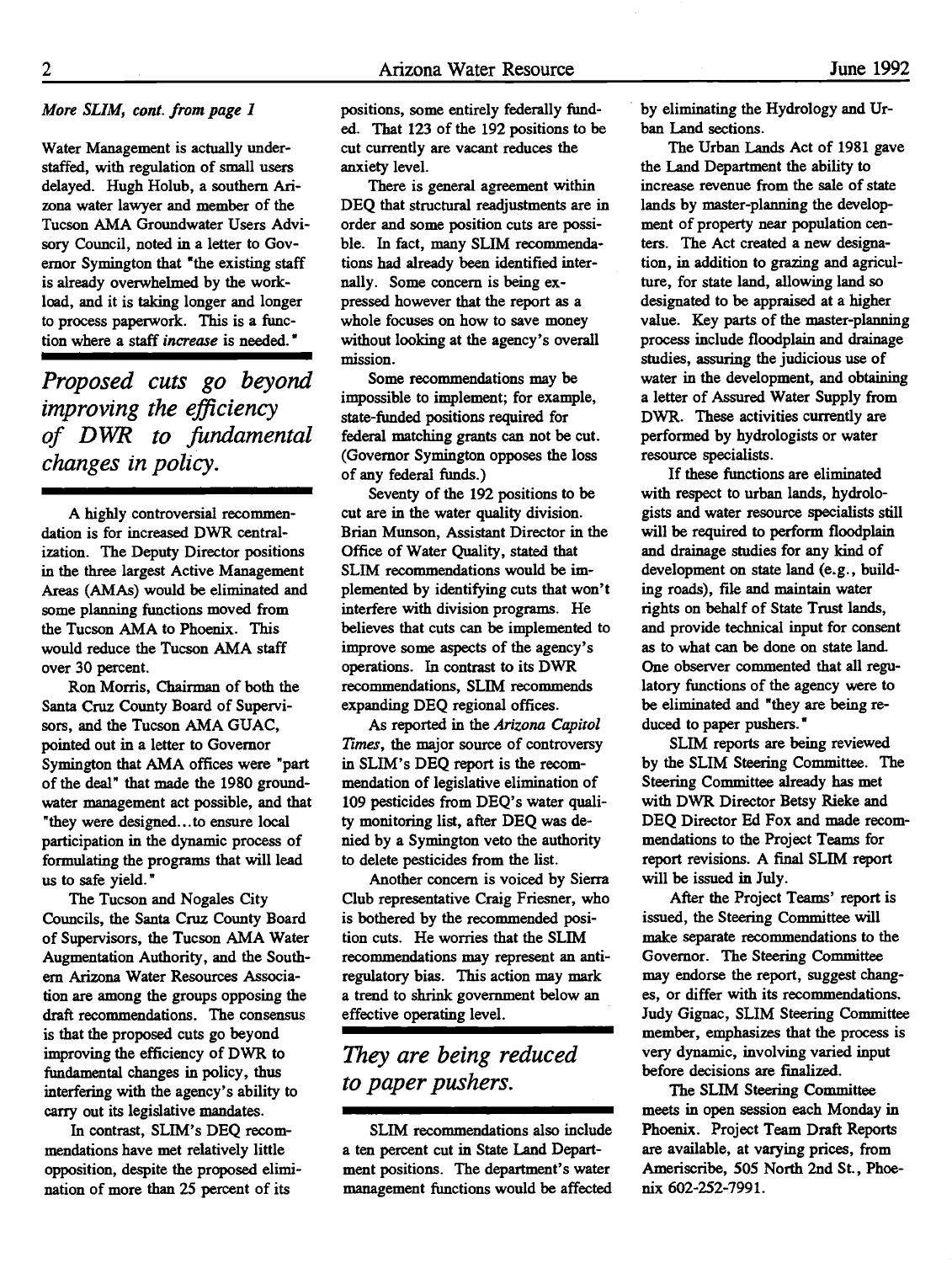

 $W$  ith this issue of *AWR*, we introduce a revised masthead and begin using photos on interior pages. Once again, we ask anyone with interesting water-related black and white photos to contact us.

The next AWR will be a combined July-August issue. Please submit calendar items for both months by mid-June. We'll return to the monthly format in September.

We received considerable feedback on the Guest Views section last month, mostly by phone. One reader wrote "to tell you how impressed I am with the quality of the articles and the amount of information imparted by those who did special writings for you." We appreciate their efforts, too. (By the way, Mark, we understand the bounty on you in Pinal County has been dropped.) One lengthier comment on the CAP reallocation pieces follows.

 $\mathbf 1$  enjoyed reading AWR's guest viewpoints on solutions to CAP underutilization. The problem is complex, and complex problems rarely have simple solutions. The financial crisis of the farmers must not blind us to the problems of other existing or potential CAP subcontractors. True, only the farming sector can use many hundreds of thousands of acre feet in the short run. Yet many others are facing problems that, in the long run, are quite significant.

Consider the Tucson AMA. Tucson Water, the largest single municipal CAP subcontractor, has pledged to substitute completely CAP water for groundwater over just a few years. Even with its large allocation, however, Tucson Water will need alternative supplies in the future. That is why it is busy negotiating with the Tohono O'odham Nation to lease its CAP water. It has also explored long-term leasing of Cyprus Copper Company's CAP allocation. Green Valley water

companies have signed for CAP allocations but are lO miles from the southern terminus of the canal. Nogales and Rio Rico, which are located outside the three-county Central Arizona Water Conservation District, face large back tax payments that threaten their ability to sign for their exchange allocations.

The region is unified in this position: all CAP allocations to the basin should remain in the basin. The AMA will not be able to get to safe yield without sufficient surface water. Yet, I am concerned that the needs of the Tucson AMA are being thwarted. We requested that a portion of the AMA's uncontracted-for non-Indian agricultural CAP water be dedicated to meeting the United States' obligations under the Southern Arizona Water Rights Settlement Act. That request was denied. CAWCD, the United States Department of the Interior, and the Arizona Department of Water Resources appear unified in their rejection of Cyprus' proposal to lease its CAP water to Tucson Water on a long-term basis. As a result, Cyprus may decline its allocation. ASARCO, without any ability to enter into longterm leases, may likewise be forced to decline the CAP allocation for its Mission operations. Nogales and Rio Rico are working hard on two fronts to avoid declining their allocations. They, along with other exchange entities, are working with a subcommittee of the CAWCD Board to explore alternatives to the method of recovering back taxes that is included in the offered contracts. Nogales is also requesting federal assis-

tance in recognition of the City's border status. In addition, we in the region are in the midst of an effort to make sure our CAP deliveries are as reliable as those to users in Maricopa County.

Then there is the Tucson AMA Water Augmentation Authority, created to assist the region in coordinating and managing the use of its water resources. We are in the middle of a 30-month planning period. Recent and pending actions may leave our plate of options rather empty. The crisis mind-set and the focus on the big numbers associated with agriculture should not lead policy makers to overlook other CAP users. Yes, we all want to secure water for Arizona's future. But we must not forget that Arizona's future is not just the future of the Pinal County farmers or Maricopa County. It is the future of Tucson, Nogales, Globe, the Indian Nations, etc.

As is usually the case, there are competing interests. That is why discussions of potential ways of securing Arizona's long-term water supplies are as heated as they are. But it is ironic that, at a time when the state is frantically seeking ways to put more CAP water to use, the Tucson AMA cannot hang onto the allocations we had.

Securing our long-term water supplies is critically important. In the process of policy development, let's be careful to consider the needs of all Arizonans.

Sharon B. Megdal, Executive Director, Tucson AMA Water Authority & Member, Governor 's CAP Issues Task Force

Arizona Water Resource ìs published monthly, except for January and August, by the Umversity of Arizona's Water Resources Research Center. AWR accepts news, announcements and other information from all organizations concerned

5

with water. All material must be received by the 14th of the month to be published in the following month's issue. Subscriptions are free upon request.

 $\bm{\pi}$ 

| Arizona Water Resource Staff |                                 | Arizona Water Resource          |  |
|------------------------------|---------------------------------|---------------------------------|--|
| Editor:                      | <b>Joe Gelt</b>                 | Water Resources Research Center |  |
| Reporter:                    | <b>Todd Sargent</b>             | College of Agriculture          |  |
| Calendar:                    | Jim Suriano                     | The University of Arizona       |  |
| Publisher:                   | Gary Woodard                    | 350 North Campbell Avenue       |  |
|                              |                                 | Tucson, Arizona 85719           |  |
|                              | WRRC Director: Hanna J. Cortner | 602-792-9591; FAX 602-792-8518  |  |

T)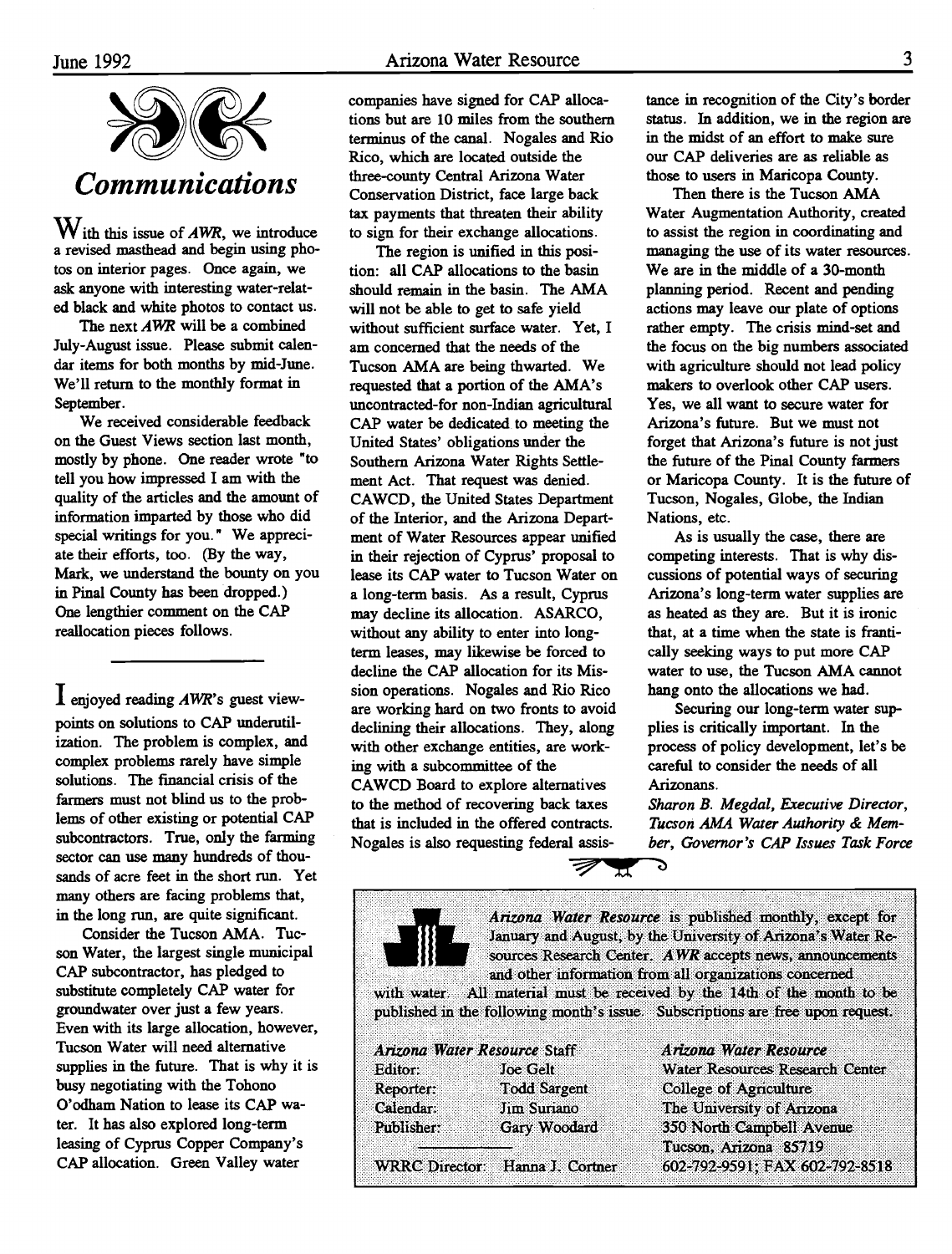

News Briefs

## Symington Named to EPA Environmental Forum

 $\Gamma$ ife Symington is one of nine governors named to the Environmental Protection Agency's Governors Forum on Environmental Management. Serving on the forum will give the governors the opportunity to discuss with EPA head William Riley regulatory programs including the Safe Water Drinking Act, Clean Water Act, Clean Air Act, and Resource Recovery and Conservation act (RCRA).

The forum was formed because of state concerns over increased federal regulation. EPA felt states needed greater representation to Congress. Rather than having all 50 states comment, Riley decided to appoint governors of states with well-respected environmental programs, including Arizona, California, Delaware, Florida, Idaho, Massachusetts, Michigan, North Dakota, and Oregon.

An initial staff meeting has been held. The first meeting of the governors will take place in June, with the Safe Drinking Water Act likely to be the first issue addressed.

## Water Council to Report on Clean Water Act

Several meetings of the Water Quality Advisory Council were held around the state to consider the reauthorization of the federal Clean Water Act and compile the public viewpoint on issues related to it. The Council was seeking an "Arizona perspective" for the Governor's office to convey to Arizona's congressional delegation. The report emphasizes unique Western issues, including treatment of ephemeral streams and effluent-dominated water.

The compiled comments are being submitted to ADEQ, with the report to be written by end of summer

## Tucson Pollution Prevention Conference Scheduled

 $V$ arious industries are increasingly concerned about their regulatory responsibilities. As a service to such industries, a pollution prevention and hazardous waste minimization conference will be presented June 30 in Tucson.

Affected industries, both large and small, will have the opportunity to learn about such topics as: new regulations; how some Southern Arizona industries are dealing with hazardous waste; the legal ramifications and economics of waste minimization; and elements of successful risk communication. Breakout sessions will address concerns and interests of specific industries.

The conference is co-sponsored by the University of Arizona's Water Resources Research Center, Arizona Department of Environmental Quality, Pima County Department of Environmental Quality, and the Southern Arizona Environmental Management Society.

Cost of the conference is \$75 and includes proceedings, continental breakfast, and lunch. Commercial exhibit space is available. For program and registration information, contact Lawrence Sullivan, UA Water Resources Research Center 602-792-9591.

#### DWR Issues Two Instream flow Permits

The Arizona Department of Water Resources recently issued two surface water permits for instream uses. Both permits are for stream stretches in the San Pedro basin.

A permit was issued to the Bureau of Land Management, Safford Division, for a stretch of the San Pedro River that extends from Hereford, Arizona to approximately six miles south of Benson, and includes the San Pedro Riparian National Conservation Area. The Arizona Chapter of the Nature Conservancy received the other permit for a section of Aravaipa Creek, a tributary of the San Pedro River.

An instream flow water right differs from other water rights in that the water granted by the permit or certificate is

left in the channel and not diverted for consumption by domestic or irrigation uses. Instream water rights are for maintaining sufficient stream flow to support fish and wildlife habitat, or to maintain recreational activities that depend on the presence of water. These recreational activities include fishing, swimming, hiking and wildlife observation. Arizona has now issued seven instream flow permits.

## Arizona Rivers Considered for Special Status

Several Arizona rivers including the Paria, Virgin and the San Pedro have been nominated by the Arizona River Coalition for special protected status as part of the National Wild and Scenic River System.

Federal and state agencies including the Arizona Bureau of Land Management, U.S. Forest Service, National Park Service, the Arizona Congressional delegation and the Governor's office met in response to the nomination. Inventories and studies must be conducted to determine if the rivers meet criteria established by the Wild and Scenic River Act. This can be a lengthy process, with special status not likely to be granted to any of the nominated rivers until 1993 or 1994. Congressional action is necessary to finalize the designation.

If the rivers are granted Wild and Scenic status, federal protections could apply to such matters as assurance of flow levels, maintenance of scenic characteristics, biological diversity, and preservation of various natural features.

## Prescott AMA Seeking Long-term Water Supply

 $W$  ater officials in the Prescott Active Management Area are seeking ways to guarantee the area's long-term water supply, including hydrologic studies, an option to buy a water farm, and a feasibility study of establishing a regional water authority.

The hydrology of the AMA is being investigated by DWR as part of its safe yield study. At the same time, the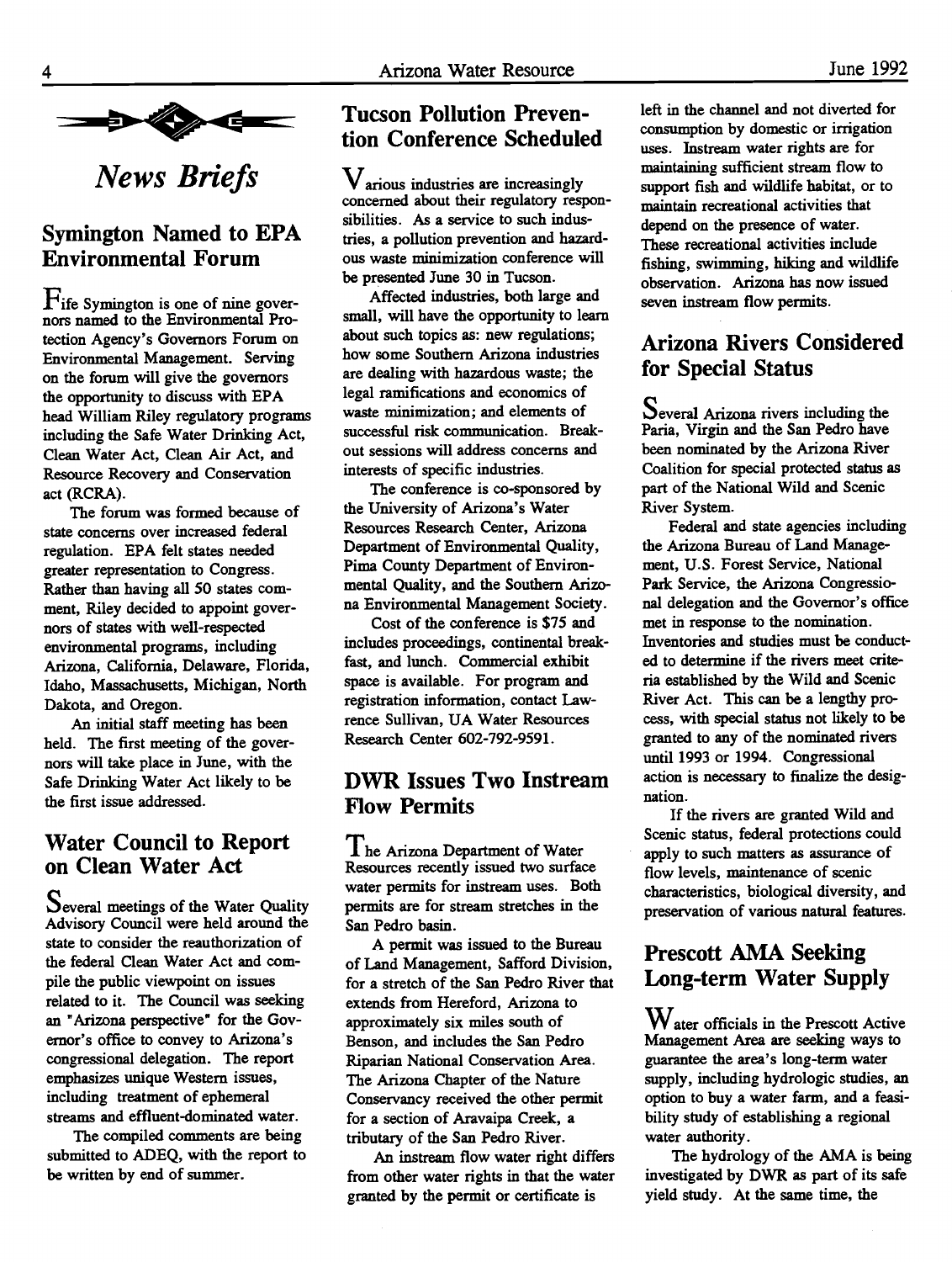Bureau of Reclamation is examining the hydrogeology of the Big Chino basin, located just northwest of the AMA. The Big Chino basin contains the Big Chino Ranch, a water-rich property on which the City of Prescott holds an option to buy. The goal of the study is to determine whether flows in the Verde River would be impacted by Upper Big Chino pumping. Initial funding for the \$800,000 study was provided by Prescott, to be refunded by the Bureau of Reclamation.

The study, originally due out in November and then February, now is

Accord Remains Elusive, cont. from page 1

agreed on proposed amendments in May.

Proposed amendments include: development of a tribal water management plan; clarification of the Nation's right to lease water off-reservation, with right of first refusal to users in the Tucson AMA; option for Tucson Water to lease CAP water for less than the CAWCD M&I rate; more time for the Nation and Interior to plan to use the water; and an annual income of about \$3 million for the Nation in the interim.

The amendments offer something for everyone. But time is running out to pass the amendments this session, and time alone likely will not break the stalemate between Nation and District. The Administration and Congress may choose to ignore the concerns of allottees, or the impasse may continue.

The current situation is the result of events unfolding over 120 years (see sidebar). Unlike other O'odham, 85 percent of those in San Xavier are allottees who own parcels of land comprising 59 percent of the District. The allottees argue that since they were harmed by loss of water, 60 percent of SAW-

San Lucy Settlement which paid \$30 million for land taken for Painted Rock Dam directly to the indians who were harmed. But the O'odham Constitution declares all water within the Nation to be a public resource owned by the Nation. This language is reflected in SAWRSA, although the settlement recognizes allottee beneficial use rights of up to 8,000 a-f for the San Xavier communal farm. No one knows what rights an allottee has. The parties to the original SAWRSA negotiations hoped that would be decided by the O'odham themselves. Nation and District also disagree over the best uses for the water. The Nation planned a 10,000<sup>+</sup> acre farm on undeveloped District land which would put the Nation \$17 million in debt while creating 40 low-wage jobs. The District, concerned over environmental and cultural impacts, wanted alternative uses investigated (see sidebar). The allottees in 1990 formally opposed dismissal of the original lawsuit by filing motions for summary judgment and certification as a class of plaintiffs. The impending October 1992 deadline to deliver SAWRSA water brought the Nation, allottees, City of Tucson, DWR, and Department of Interior together last October to negotiate amendments, while the Nation and allottees held separate meetings. The Nation offered a 55/45 split of water lease revenues, with 45 percent divided among the 11 districts according to population. Under the formula, 16 percent would go to the San Xavier District, but none directly to allottees. The allottees rejected the offer, and the Nation was unwilling to agree to a SAWRSA amendment allowing the U.S. to resolve the dispute between Nation and allottees. The allottees withdrew from the negotiations in April; the other parties

slated for completion in mid-July. The delays are attributed to a late start, holdups in drilling, and the complexity of the hydrogeology encountered, which required more field work. Three test wells were drilled to depths of 700 to 2,300 feet to see if groundwater can flow through a clay layer in the Big Chino Valley fill area, or if the clay is an aquitard that would prevent impacts of groundwater pumping in the Big Chino basin from influencing flows in the Verde. Analysis to date suggests the basin and river are hydrologically unconnected.

Local water interests also are considering formation of a regional water authority, whose boundaries would extend beyond the AMA to include the Big Chino basin as a supply source. The Prescott AMA Regional Water Steering Committee has been meeting monthly to discuss whether such a move may be necessary to deal with DWR's proposed Assured Water Supply rules. The group, which represents all water users, decided at its May 21 meeting to pursue data gathering. Its next meeting will be 16 July at the Ptescott Chamber of Commerce, 602-445-2000.

#### SAWRSA Chronology

. 1874 Congress creates 7 1 ,000-acre San Xavier Reservation.

. 1890 Many reservations, including San Xavier, are parcelled up to encourage assimilation; allottees get 59 percent of land.

. 1916 Main Papago Reservation created, then pared to 2.85 million acres. . 1936 CentraI Papago governance created under Indian Reorganization Act; San Xavier becomes one of 11 districts. RSA benefits should go directly to them. They point to the  $\vert \cdot \vert$  193

. 1945-75 Increased pumping impacts groundwater levels, Santa Cruz River.

. 1975 Federal government files suit on behalf of Nation and allottecs against Tucson, farms and mines seeking declaration of tribe's Winters rights. Nation sues claiming water and alleging damages. Two suits merged. . Aug. 1980 Amended complaint names additional defendants.

Oct. 1982 After vetoing earlier version as too costly for the federal government, Reagan signs SAWRSA. Nation relinquishes Winters rights in

exchange for 66,000 a-f CAP water to be delivered within 10 years and 10,000 a-f of groundwater, plus a \$15 million trust fund and financial assistance to complete agricultural projects. Settlement recognizes allottees right to use water on their land, but water belongs to the Nation.

1986 New constitution changing tribal name from Papago to Tohono O'odham and declaring that all waters belong to the Nation is approved.

1986 San Xavier Co-op shuts down because of well failures; CAP water expected to be available to re-open and expand it in two years.

1986 District and Tribal Councils endorse plan to use 13,000 acres of undeveloped District land and much of their water for irrigated agriculture. Total cost of \$50 million to be split between Nation and federal government. 1987 Newly elected District officials withdraw support for new farm due to environmental and cultural concerns and the level of debt to be incurred, and call for a study of alternatives. Tribal Council reduces proposed farm to 10,871 acres, tribal cost share to \$17 million.

Dec 1988 Motions to dismiss the suit are filed by Nation, City of Tucson. Jan 1989 Farm plan severely criticized at public hearings. Option of farming Avra Valley land is promoted despite numerous legal obstacles.

Feb. 1989 Court dismisses Nation as party to the lawsuit.

Nov 1989 Tohono O'odham officials considerasking for extension of 1992 delivery deadline to develop alternatives.

Dec 1989 U.S. files motion to dismiss lawsuit.

Mar 1990 Allottees oppose lawsuit dismissal, seek recognition as a class.

June 1991 Allottees move for Partial Summary Judgement.

Oct 1991 Four-way negotiations on SAWRSA amendments begin between Nation, allottees, Tucson and Dept. of Interior.

Nov 1991 Allottes file a separate amended complaint. Negotiations begin between Nation and allottees.

Apr 1992 San Xavier District chairman charges that \$8 million spent planning farms has been wasted. Allottees pull out of four-way negotiations. Nation approves proposed amendments despite San Xavier opposition.

May 1992 Tucson City Council resolution supporting amendments, concept of lease. The Nation conditionally approves amendments.

Oct 1992 Original deadline for water delivery to Nation.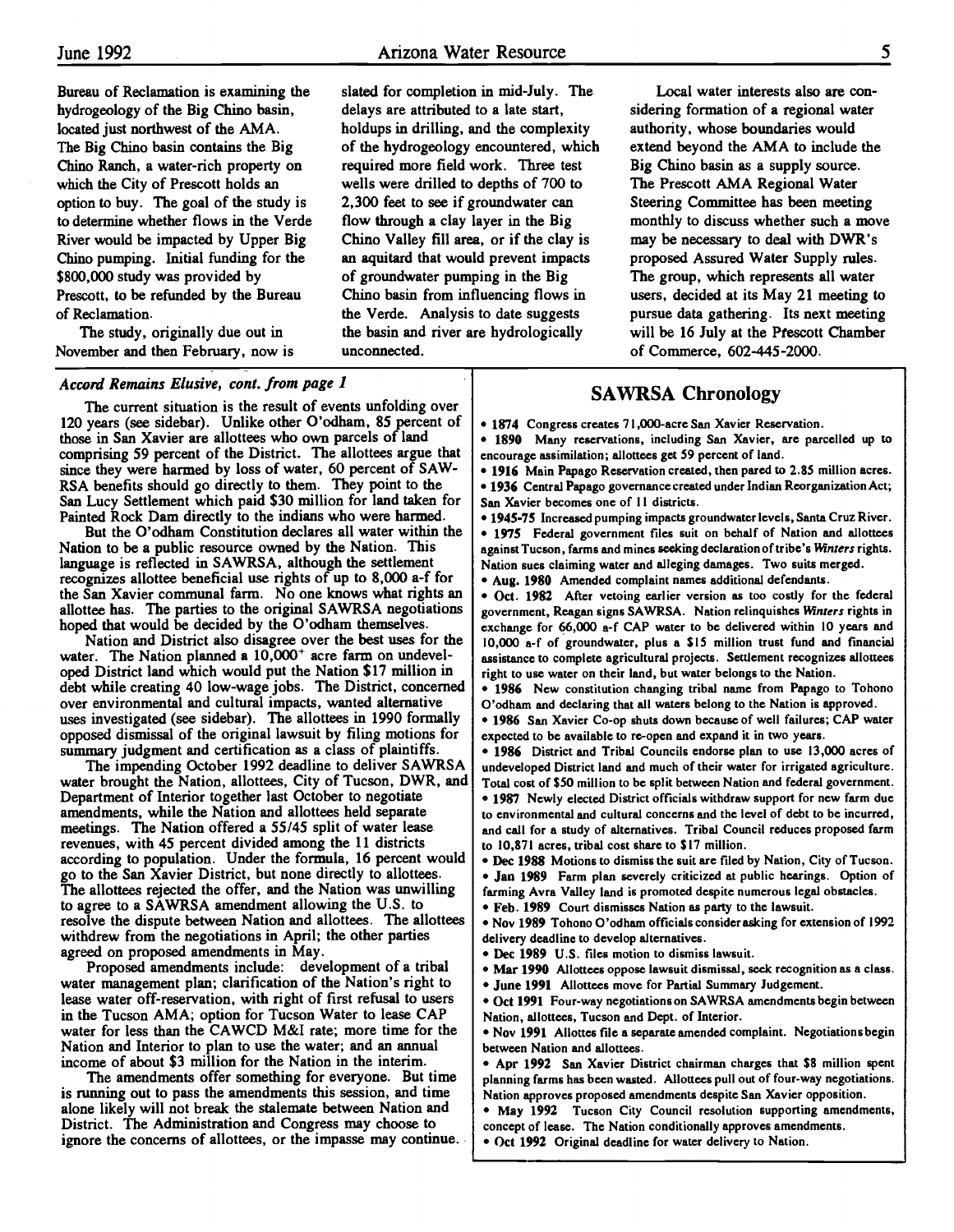# Special Projects

Current water-related studies, pilot projects and applied research are summarized below.

#### Four Water Research Projects Funded

The University of Arizona's Water Resources Research Center announces recipients of grants supporting waterrelated research projects during FY 1992-93. WRRC receives approximately \$100,000 annually under the Water Resources Research Act, Section 104, a program administered nationally by the U.S. Geological Survey. Following are abstracts of funded projects:

Development of computerized irrigation scheduling for vegetable crops in Arizona will develop a conservation technology for high-value vegetable crops that has been successful in reducing the water use of field crops such as cotton. The irrigation scheduling program AZSCHED uses near-real-time weather data and weather data-based crop phenological development to schedule and manage irrigations. The research will provide vegetable growers with a tested, easy-to-use method of planning, monitoring, and managing irrigation to reduce water consumption without reducing the quality and value of the product. Principal Investigators: Donald Slack, Fred Harper, and Lee Clark, the University of Arizona

Case Studies of Arizona River Corridor Projects: Assessment and Proposal will address the issue of community planning for multiple-use and conservation of river corridor resources. Two river corridors will be studied. A completed river corridor planning project will be evaluated and recommendations will be made to improve and adapt the process to another river corridor. Competing community values, legal and institutional constraints, as well as physical-biological factors must be accommodated in river corridor planning. The Verde River Corridor Project may be a model for others; this project will evaluate its success and assess the generalizability of its process. Principal Investigators: Frederick Steiner, Elaine Averitt, and Jana Fry, Arizona State University.

Measuring Water Requirements of Desert-Adapted Plants Using Line-Source Gradient Irrigation addresses important problems associated with revegetation of abandoned farmland and other disturbed desert land. Pressure on irrigated agriculture has mounted over the last decade, and many thousands of acres have been permanently retired. Without management, these lands create serious problems such as extensive wind erosion and associated dust hazards, accelerated surface runoff, accumulation of noxious plants, and reduced potential for wildlife habitat or recreational uses. Revegetation with appropriate plants can solve these problems, but attempts to accelerate revegetation of disturbed desert soils have been largely unsuccessful. The proposed research addresses the major obstacles to revegetation success. Principal Investigators: S.E. Smith and K.K. Dobrenz, the University of Arizona.

Nitrate Leaching, Plant Uptake, and Soil Transformation of  $^{15}N$  Applied to Drip-Irrigated Lettuce will examine the processes associated with the agricultural use of nitrogen fertilizers. The research objectives are to assess the effects of application time and irrigation rate on leaching losses, measure soiland fertilizer-derived N transported below the root zone, and measure forms and concentrations of soil- and fertilizer-derived N in plants and soils at the end of the growing season. The results of this research will support development of Best Management Practices that maximize the efficiency of N fertilizer use and minimize losses of N below the crop rooting zone, and thus minimize impacts on groundwater quality. Principal Investigators: Thomas L. Thompson and Thomas A. Doerge, the University of Arizona.



#### Upper Santa Cruz River Atlas in Preparation

Oft lamented as a river no more, the Santa Cruz River is the subject of an inprogress publication describing its historical, cultural, and natural importance, both in the past and present. The booklet, developed as an outgrowth of Earth Day 1990, is co-sponsored by the University of Arizona's Cooperative Extension, Water Resources Research Center, Arizona State Parks, and Friends of the Santa Cruz River.

Focusing on the Upper Santa Cruz River (to the Santa Cruz County line), the publication will feature chapters on the archaeology and history of the river, past and present wildlife and vegetation, water quality and quantity, floods, recreation and options for the future. Diverse subjects include Hohokam agriculture, grizzly bears, rare plants, the Good Ship Nogales, the International Boundary and Water Commission, and toxic chemicals in Nogales Wash.

The booklet, which is aimed at the general reader, is intended as a guide for visitors and others to acquaint them with the rich heritage of the Santa Cruz River and to attract further support for its preservation and use. The publication will be widely distributed in Santa Cruz County as part of the Upper Santa Cruz River Corridor Study of Arizona State Parks and is expected to be available by late summer 1992. A Spanish version may be available.

For additional information contact George Ruyle at the UA School of Renewable Natural Resources (62 1- 1384) or Barbara Tellman at the Water Resources Research Center (792-9591).

The More Things Change... A tag from a 1948-vintage canvas water bag reads:

#### EAGLE BRAND GUARANTEE

THIS BAG IS GUARANTEED TO BE MADE OF AMERICAN CANVAS BY AMERICAN WORKMEN IN U.S.A. IF YOU WANT TO BUY AMERICAN DO NOT ACCEPT DARK COLORED FLAX BAGS WHICH ARE MADE OF JAPANESE OR EURO PEAN CANVAS BUY AMERICAN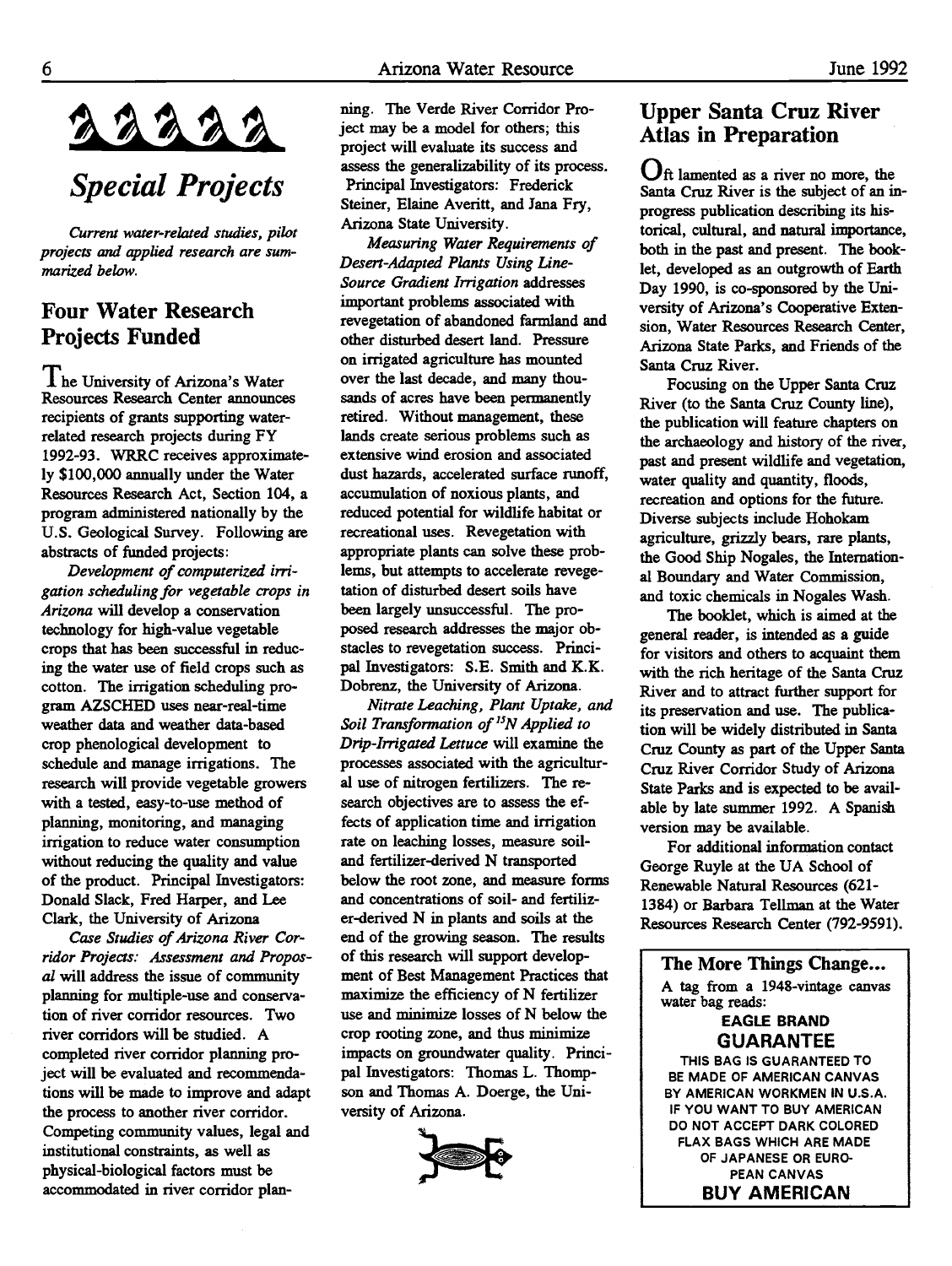

## Statute of Limitations Change Aids CAP Lawsuit

The Arizona legislature overwhelmingly passed and on May 14 the governor signed SB 1478 amending ARS 12- 552, Arizona's statute of limitations. The statute, originally passed in 1989, was threatening the Central Arizona Water Conservation District's lawsuit against the builders of six deteriorating siphons that carry Colorado River water underneath normally dry riverbeds. The siphons, pre-stressed concrete and steel pipelines 21 feet in diameter and with a total length is 6.5 miles, were designed to last 50 years.

The last of the six siphons was completed in June 1980, but they were not used until the first CAP deliveries were made in 1986. Corrosion was discovered in the Agua Fria siphon during a routine inspection in January 1990, four months after ARS 12-552 became law. The other five siphons subsequently were tested and found to be corroding. The CAWCD decided in August 1991 that all needed repair or replacement.

The CAWCD filed lawsuits on January 24, 1992 against the U.S. government and three non-federal defendants: Ameron Pipe of California; Peter Kiewit & Sons of Nebraska; and Colorado Fuel & Iron, later dismissed from the suit due to bankruptcy. The CAWCD is seeking \$146.7 million, the estimated cost of replacing the siphons; an attorney for one defendant claims they could be repaired for \$30 million.

A lawsuit against the U.S. claiming breach of contract was filed in Claims Court in Washington, D.C., and an administrative tort claim of negligence in supervising the construction of the siphons was filed with the U.S. Bureau of Reclamation. There has been no action in these cases to date.

The lawsuit against the non-federal defendants was filed in U.S. District

Court in Phoenix. A motion was made to dismiss the lawsuit due to the eightyear statute of limitations having run, causing the CAWCD to turn to the legislature for help.

The original version of the bill amended the statute of limitations by providing that water projects are not considered "substantially complete" until used to deliver water. When it appeared that the bill would be challenged as an unconstitutional piece of special legislation, it was rewritten in more general language. As amended, ARS 12-552 is now non-retroactive, meaning that for projects built before 1989, the clock didn't start until the original statute of limitations was passed: "With respect to an improvement to real property that was substantially complete on or before September 15, 1989, the 8 and 9-year periods ... shall begin to run on September 15, 1989..."

According to the lawsuit, the siphons may suffer "catastrophic rupture endangering life" and leading to a prolonged shutdown of the aqueduct system. Redundancy was built into all other key components of the CAP aqueduct system from the Colorado River through Maricopa County so that even in the event of a major system failure, some water still could be delivered. Why weren't the critical siphon sections designed with multiple smaller pipes? One persistent rumor is that the parties involved wanted to see how large a pipe could be built, and maybe even get into the Guiness Book of World Records.

#### Instream Recharge Bill (SB 1285) Passes

I he city of Nogales, faced last year with the loss of an important riparian area, has taken one step toward being able to keep the stream wet. Located within the Tucson Active Management Area, Nogales was told by the Arizona Department of Water Resources that in order to receive credit for recharging its effluent, it must be recharged out of the river in an artificial recharge project. This would have meant loss of perennial stream flow in the Santa Cruz River.

Senate Bill 1285 allows communi-

ties to obtain an underground storage and recovery permit to use the natural channel of the stream for recharge of effluent or CAP water under certain conditions, including the potential for adding to the value of a national park, national monument, or state park whose area includes any portion of the natural channel of the stream or adjacent floodplain. The water must meet state and federal water quality standards and must benefit the groundwater basin as a whole. The applicant must agree to maintain a quantified minimum base flow, sufficient to maintain or restore the riparian area.

SB 1285, if implemented, will clearly benefit the Upper Santa Cruz River. Its applicability elsewhere in the state is in question because of the "parks and monuments clause."

#### Congress Passes Grand Canyon Protection Bill

 $\prod$  he U.S. Senate and House have approved legislation sponsored by Arizona Senators McCain and DeConcini to protect the Grand Canyon. The legislation mandates: timely completion of an Environmental Impact Statement on dam operations; implementation of interim power operating criteria; dam operation in a manner that will protect the natural resources; and establishment of an ongoing monitoring program. Final passage awaits agreement by a House-Senate conference committee.

Power operations at Glen Canyon Dam have eroded beaches, harmed endangered fish and impacted recreation downstream because of the enormous daily fluctuations in flows, in many cases amounting to what would be considered major flood levels elsewhere.

Amendments added by the Senate are intended to assure that costs are borne by the beneficiaries, not the federal government. Work by ASU's Duncan Patten (see May  $AWR$ , p. 4) is an outgrowth of this legislation and activities which led up to it. Interim flow measures are in place and the effects of changes in flow regimes are being monitored.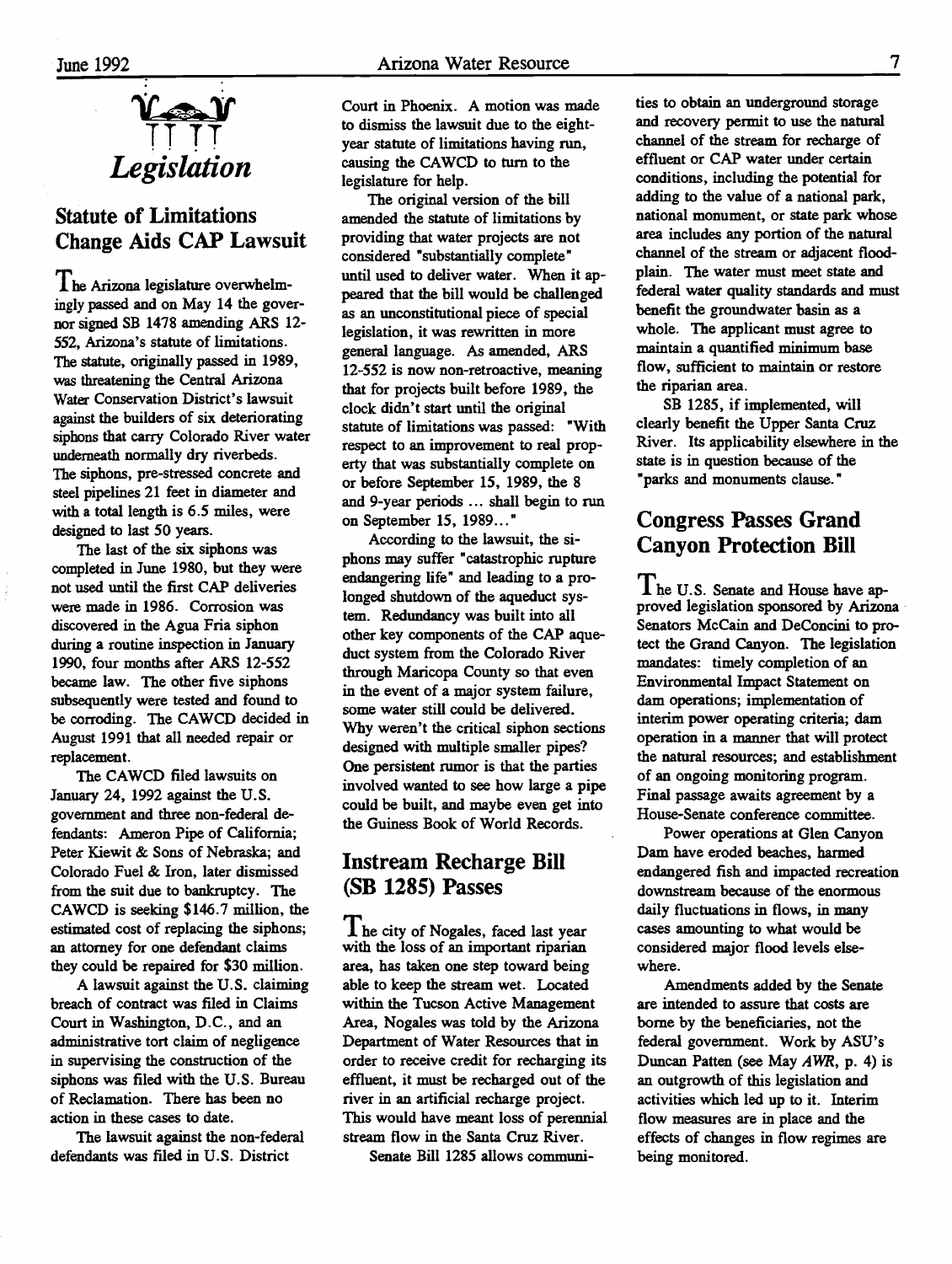

# Publications

#### Water Transfers in the West: Efficiency, Equity, and the Environment

This National Academy of Science Report emphasizes that interests of rural communities, American Indians, diverse groups of water users, and other third parties deserve a "legally recognized voice" when western water is transferred. It also makes suggestions to help increase the usefulness of water transfers in solving water supply problems while ensuring that third party impacts are considered and mitigated. Seven case studies highlight the variations and commonalities in water transfer activities around the West.

The report is available from the National Academy Press, 2101 Constitution Avenue NW, Washington, D.C. 20418; l-800-624-6242. (\$34.95 plus \$3 shipping)

#### Summary of Ground-water Conditions in Arizona, 1985-86

Richard P. Wilson. Published as USGS Water Resources Investigations Report 90-4179, this report contains information on total groundwater withdrawal and use in 1985, citations of groundwater resource studies, and the change in water levels in groundwater areas between 1981 and 1986. The principal maps show potential well production; depth to water in 1986 and change in water level from 1981 to 1986 in selected wells; total groundwater use and estimated groundwater pumpage in 1985; and groundwater pumpage, water levels decline, and land subsidence as of 1986.

Available through USGS, Books and Open File Reports, Federal Center, Box 25425, Denver CO, 80225. (\$3 microfiche, \$14 paper copy)



The Arizona Water Resource is financed in part by sponsoring agencies, including:

Arizona Department of Water Resources

Central Arizona Water Conservation District

Salt River Project

Tucson AMA Water Augmentation Authority

Tucson Water

USGS Water Resources Division

Water Utilities Association of Arizona

Their contributions help make continued publication of this newsletter possible.



Cloud seeding is a topic of a recent Arroyo publication on weather modification. (Photo: UA Graphic Services)

#### Weather Modification, a Water Resource Strategy to be Researched, Tested Before Tried

Joe Gelt. The above is Volume 6, Number 1 of Arroyo, a quarterly publication of the Water Resources Research Center. Past and present Arizona weather modification strategies are discussed, and current cloud seeding research described.

Individual copies  $-$  also subscriptions  $-$  of Arroyo are available without charge from the Water Resources Research Center, University of Arizona, 350 North Campbell Avenue, Tucson, AZ 85721; 602-792-9591.

#### Results of Ground-Water, Surface-Water, and Water-Quality Monitoring, Black Mesa Area, Northeastern Arizona 1989-90

J.P. Sottilare. Between 1965 and 1989, measured water levels in the confined area of the N aquifer in the Black Mesa area in the Navajo and Hopi Indian Reservations declined as much as 113.8 feet.

Published as USGS Water-Resources Investigation Report 92-4008, it is available from the USGS, Books and Open-File Reports Section, Western Branch of Distribution, P.O. Box 25425, Federal Center, Denver, CO 80225. (Paper copy, \$6.50; microfiche, \$4)



**Transitions** 

 $M$ ark Frank has been appointed Director, Phoenix Active Management Area, Department of Water Resources. He joined DWR in 1981 and served for several years as Area Deputy Director.

Frank had been Acting Director for the last two months. The position of Deputy Director will remain unfilled for now. It is one of the positions targeted for elimination by Project SLIM (see  $AWR$ , this issue, p. 1).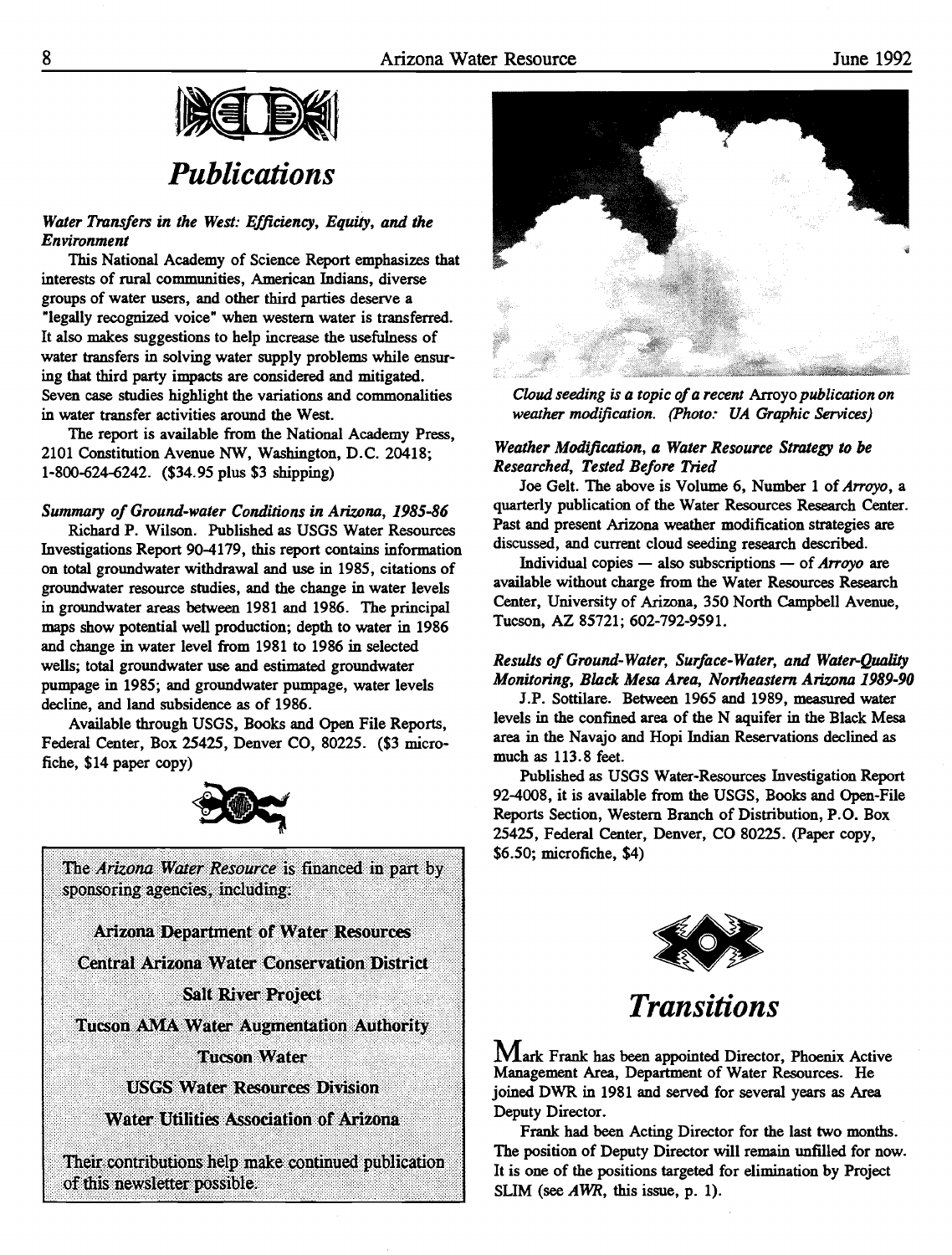|                                                  | Saturday  | $\bullet$                                       | 13                                            | $\mathbf{S}$                                                                               | Association<br>Works             | 27                                                                                                                          | $J_{\text{uly}}$ 4                                                                         |                         |
|--------------------------------------------------|-----------|-------------------------------------------------|-----------------------------------------------|--------------------------------------------------------------------------------------------|----------------------------------|-----------------------------------------------------------------------------------------------------------------------------|--------------------------------------------------------------------------------------------|-------------------------|
|                                                  | Friday    | S<br>Gila Box, Safford                          | $\mathbf{2}$<br>Tucson AMA Water<br>Authority | 19                                                                                         | Water<br>-- American             | $\mathfrak{d}$                                                                                                              | July 3                                                                                     |                         |
| <b>June 1992 Water-Related Byents in Arizona</b> | Thursday  | 4<br>Pinal AMA, GUAC<br>AZ Rainforest<br>CAWCD  | $\mathbf{1}$                                  | $\overline{18}$<br><b>PAG Water Quality</b><br><b>ADEQ Hearing</b><br><b>AZ</b> Rainforest | $\overset{\text{i}}{\mathsf{v}}$ | 25                                                                                                                          | $_{\text{July}}$ 2                                                                         |                         |
|                                                  | Wednesday | S                                               | $\mathbf{u}$                                  | 17                                                                                         | & Policy in the '90s             | $\boldsymbol{z}$                                                                                                            | $July$ $1$                                                                                 | $\frac{1}{2}$<br>Policy |
|                                                  | Tuesday   | 2<br><b>Conservation Lecture</b><br>Tucson CWAC | $\bullet$<br><b>Conservation Lecture</b>      | $\overline{\mathbf{16}}$<br><b>Conservation Lecture</b>                                    | Law<br>den Resource:             | 23<br><b>Conservation Lecture</b><br>Safford<br>$\begin{array}{c}\n\lambda \\ \vdots\n\end{array}$<br>Gila Box,<br>$30th$ ) | $\mathfrak{F}$<br><b>Conservation Lecture</b><br>S AZ Pollution Pre-<br>vention Conference | Management<br>Water     |
|                                                  | Monday    | −<br>Yav. Flood Control                         | $\infty$                                      | <b><u>51</u></b><br>Yav. Flood Control                                                     | Hid-<br>Uncovering the           | June<br>22<br>Yav. Flood Control<br>(runs through                                                                           | 29                                                                                         | Forum on<br>National    |
|                                                  | Sunday    |                                                 | 7<br>Casa del Agua                            | $\overline{\bf 1}$<br>Casa del Agua                                                        |                                  | <b>Annual Conference</b><br>$\overline{21}$<br>Casa del Agua                                                                | 28<br>Casa del Agua                                                                        | AWRA<br>$\frac{1}{2}$   |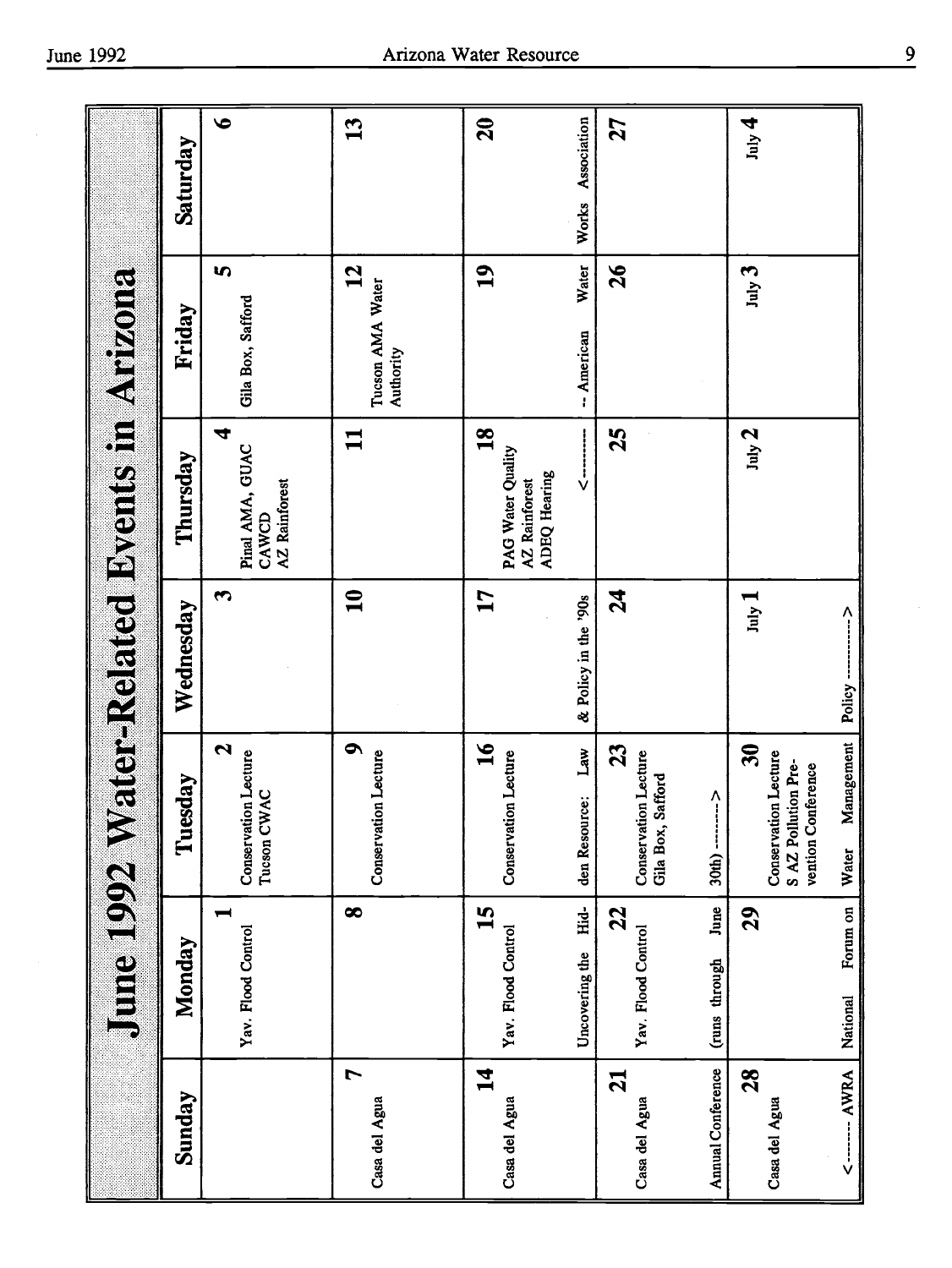

#### RECURRING

Arizona Hydrological Society. No meeting this month. Water Resources Research Center, 350 N. Campbell, Tucson.

Arizona Rainforest Alliance, ist & 3rd Thursdays of the month. UA Student Union Rm. 280, Tucson. Contact: Jeff/Julia 602-621-6401; 738 N. 5th Ave., Tucson 85705.

Arizona Water Commission. No meeting scheduled for June. Meetings held at ADWR, 15 South 15th Ave, Phoenix.

Casa Del Agua water conservation tours hourly Sundays noon to 4 p.m., 4366 N. Stanley, Tucson. Contact: 602-881-3939.

Central Arizona Water Conservation District. First Thursday of the month, 12:30 p.m.. Central Arizona Project board room, 23636 N. 7th Street. Contact: 602-870-2333.

City of Tucson Citizens Water Advisory Committee. ist Tuesday of the month, 7:00 a.m. 310 W. Alameda, Tucson. Contact: Trish Williamson 602-791-4331.

EPA. Fundamentals of Environmental Sampling and Field Sample Screening for Entry-Level Technicians, Scientists and Engineers. Various times and locations, contact your local EPA office.

Gila Box Advisory Committee. 5 June & 23 June, 10:00 a.m. - 4:00 p.m., BLM Safford District Office. Contact: Diane Drobka 602-428-4040.

Phoenix AMA, GUAC. Meeting date has not been set. Phoenix AMA Offices, 15 South 15th Ave. Phoenix. Contact: Mark Frank 602-542-1512.

Pima Association Of Governments / Water Quality Subcommittee. 3rd Thursday of the month, 9:30 a.m. 177 N Church Ave., Tucson. Contact: Gail Cushner 602-792-1093.

Pinal AMA, GUAC. June 4, 7:00 p.m., Pinal AMA Office, 901 E. Cottonwood Lane, Suite B, Casa Grande. Contact: Tom Carr 602-836-4857.

Prescott AMA, GUAC. No meeting scheduled for June. Prescott AMA offices, 1316 Iron Springs Road, Prescott.

Tucson AMA, GUAC. Meeting date has not been set. Tucson AMA offices, 400 West Congress, Suite 518, Tucson. Contact: Linda Stitzer, 602-628-6758.

Tucson AMA Water Authority. 2nd Friday of the month, 7:30 a.m. Water Resources Research Center, 350 N. Campbell, Tucson. Contact: Shelley Stefauski 602-326-8999.

Yavapai County flood Control District, ist Monday of the month in Prescott; 4th Monday of month in Camp Verde. Contact: YCFCD, 255 E. Gurley, Prescott 86301.

#### **JUNE**

2 (Tue) Xeriscape Is Not Rocks And Cactus. Karen Novak, Senior Landscape Architect, Pima Cty. Dept. of Transportation and Flood Control District. 7:00 p.m. Du Val Auditorium, University Medical Center, 1501 N. Campbell Ave. Contact: Tucson Water Conservation Office 602-791-4331.

9 (Tue) Planting A Monsoon Garden using Traditional Seeds. Martha Burgess, Education Director, Native Seeds/Search. 7:00 p.m. Du Val Auditorium, University Medical Center, 1501 N. Campbell Ave. Contact: Tucson Water Conservation Office 602-791-4331.

15-17 (Mon-Wed) Uncovering the Hidden Resource: Groundwater Law, Hydrology and Policy for the 1990s. Boulder, CO. Fee. Contact: Natural Resources Law Center, University of Colorado School of Law, Campus Box 401, Boulder, CO 80309-0401.

16 (Tue) New and Unusual flowering Plants For Desert Landscapes. Greg Starr, Owner, Starr Nursery. 7:00 p.m. Du Vai Auditorium, University Medical Center, 1501 N. Campbell Ave. Contact: Tucson Water Conservation Office 602-791-4331.

18 (Thu) Public Hearing: Draft FY 1993 State Revolving Fund Priority List. 2:00 p.m., ist Floor. Public Hearing Rm., ADEQ, 3033 N. Central Ave., Phoenix, AZ. Contact: ADEQ 602-207-4401.

18-30 (Thu-Tue) American Water Works Association Annual Conference. Vancouver, British Columbia. Contact: Universities Forum, AWWA, 666 W. Quincy Avenue, Denver, CO 80235.

23 (Tue) Watering Wisely. George Brookbank, Extension Agent, Urban Horticulture Extension Garden Ctr. 7:00 p.m. Du Val Auditorium, UMC, 1501 N. Campbell Ave. Contact: Tucson Water Conservation Office 602-791-4331.

28 June-i July (Sun-Wed) National Forum on Water Management Policy. Washington, D.C.. Contact: American Water Resources Association, 5410 Grosvenor Lane, Suite 220, Bethesda, MD 20814-2192, 301-493-8600.

30 (Tue) CAP Water And Your Landscape. Terry Mikel, Extension Agent, Agriculture, UA/Maricopa County, Cooperative Extension. 7:00 p.m. Du Val Auditorium, University Medical Center, 1501 N. Campbell Ave. Contact: Tucson Water Conservation Office 602-791-4331.

30 (Tue) Southern Arizona Pollution Prevention Conference. Pollution prevention/minimization in both the large and small generator industries, new regulations, legal ramifications, and elements of successful risk communication. \$75 fee, Embassy Suites Airport, Tucson, AZ. Contact: UA WRRC, Lawrence Sullivan, 602-792-9591.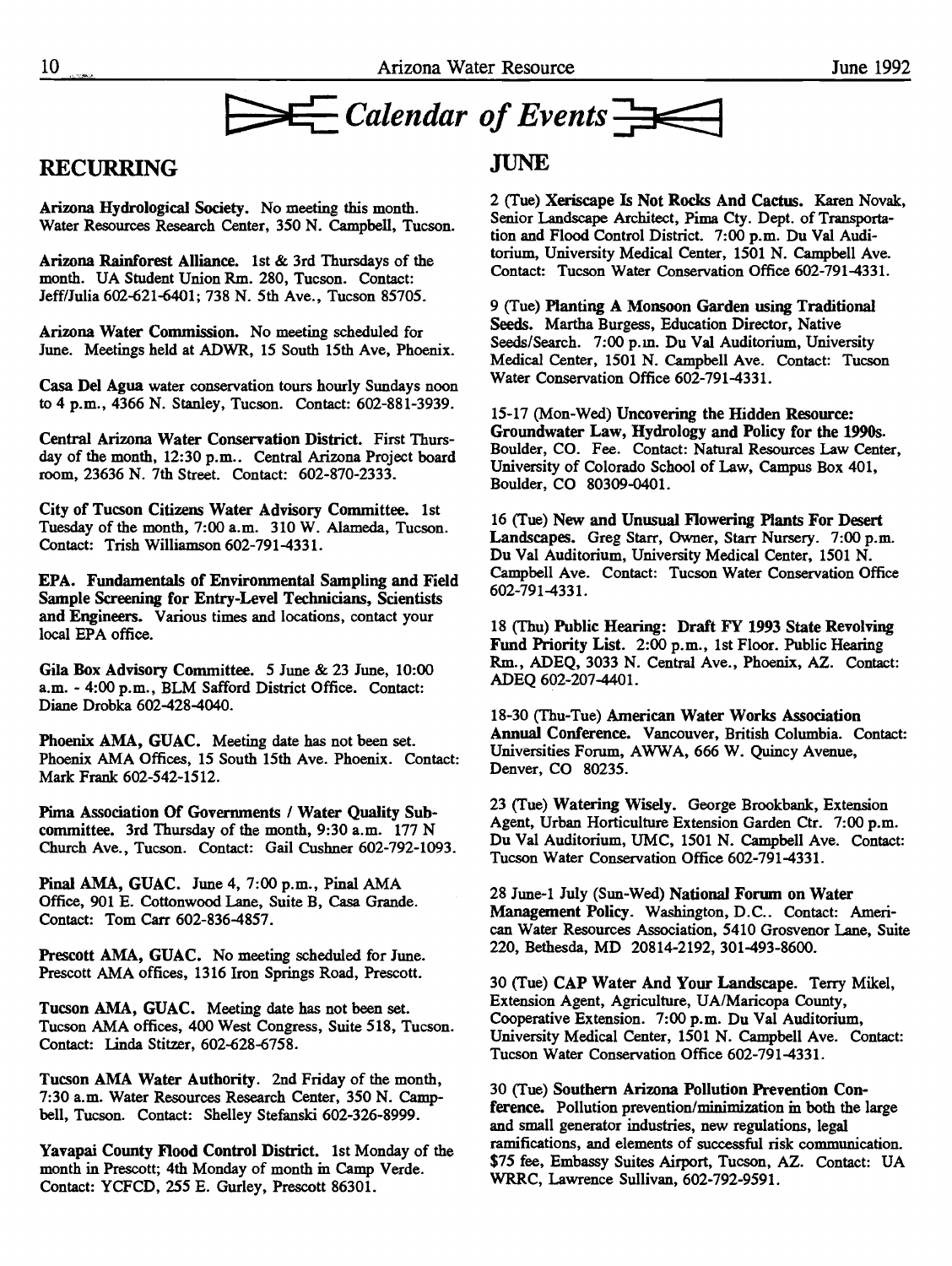## UPCOMING

7 July (Tue) Drip Irrigation - Getting Started. Carl Kominsky, Landscape Architect and Irrigation Consultant. 7:00 p.m. Du Val Auditorium, University Medical Center, 1501 N. Campbell Ave. Contact: Tucson Water Conservation Office 602-791-4331.

13-24 July (Mon-Fri) New Techniques in Water Sciences Workshop. Denver, Colorado. Contact: John Hubbard, Director, NSF-USGS Faculty Enhancement Workshop, Earth Sciences, SUNY-Brockport, Brockport, NY 14420, 716-395- 2636.

14 July (Tue) Designing Xeriscapes. Paul Serra, Environmental Designer. 7:00 p.m. Du Val Auditorium, University Medical Center, 1501 N. Campbell Ave. Contact: Tucson Water Conservation Office 602-791-4331.

21 July (Tue) Be Water Smart. Linda Smith, Interior Conservation Specialist, Tucson Water Conservation Office. 7:00 p.m. College of Nursing, Room 117, enter UMC Main Library and follow the signs. Contact: Tucson Water Conservation Office 602-791-4331.

28 July (Tue) CAP Water And Your Landscape. Terry Mikel, Extension Agent, Agriculture, University of Arizona/Maricopa County Cooperative Extension. 7:00 p.m. Du Val Auditorium, University Medical Center, 1501 N. Campbell Ave. Contact: Tucson Water Conservation Office 602-791-4331.

3-5 August (Mon-Wed) 1992 National Conference on Irrigation and Drainage Engineering: A Component of Water Forum '92. Hyatt Regency Baltimore, Baltimore, Maryland. Contact: Edwin T. Engman, Code 974, NASA Goddard Space Flight Center, Greenbelt, Maryland 20771, 301-286-5480.

3-5 August (Mon-Wed) 1992 National Conference on Resources Planning and Management: A Component of Water Forum '92. Hyatt Regency Baltimore, Baltimore, Maryland. Contact: Mohammed Karamouz, Civil Engineering, Pratt Institute, 200 Willoughby Avenue, Brooklyn, NY 11205, 718-636-3436.

4 August (Tue) Greywater: An Untapped Resource. Martin Karpiscak, PhD., Office of Arid Land Studies, UA College of Agriculture. 7:00 p.m. Du Val Auditorium, University Medical Center, 1501 N. Campbell Ave. Contact: Tucson Water Conservation Office 602-791-4331.

11 August (Tue) Maintaining And Managing Irrigation Systems. Carl Kominsky, Landscape Architect and Irrigation Consultant. 7:00 p.m. Du Val Auditorium, University Medical Center, 1501 N. Campbell Ave. Contact: Tucson Water Conservation Office 602-791-4331.



18 August (Tue) Planting, Staking, And Maintenance. Jack Kelly, Urban Forester, Trees For Tucson, J.D. DiMeglio, Owner, Horizon's West Landscape Company. 7:00 p.m. Du Val Auditorium, University Medical Center, 1501 N. Campbell Ave. Contact: Tucson Water Conservation Office 602-791-4331.

25 August (Tue) CAP Water and Your Landscape. Terry Mike!, Extension Agent, Agriculture, University of Arizona/ Maricopa County Cooperative Extension. 7:00 p.m. Du Val Auditorium, University Medical Center, 1501 N. Campbell Ave. Contact: Tucson Water Conservation Office 602-791-4331.

1-3 September (Tue-Thu) 2nd Symposium on the Settlement of Indian Reserved Water Rights Claims. Albuquerque, NM. Sponsored by the Western States Water Council and the Native American Rights Fund. Contact: Norm Johnson, Western States Water Council, Creekview Plaza Ste A-201, 942 E. 7145 South, Midvale, Utah 84047, 801-561-5300.

10-11 September (Thu-Fri) Arizona Water 2000. Conference / Workshop sponsored by The Commission on the Arizona Environment. Phoenix, AZ. Contact: The Commission on the Arizona Environment 602-542-2102.

10-11 September (Thu-Fri) 1992 Arizona Hydrological Society Symposium. Current Water Quality and Quantity Issues and Players. Sedona, AZ. Contact: Bruce Mack 602-236-2579.

13-17 September (Sun-Thu) INTECOL International Wetlands Conference. Columbus, OH. Contact: William Mitsch, School of Natural Resources, 2021 Coffey Road, Ohio State University, Columbus, OH 43210.

30 September -2 October (Wed-Fri) National Water Works Association Annual Meeting/Exposition. Las Vegas, NV. Contact: National Ground Water Association, 6375 Riverside Dr., Dublin, OH 43017, 614-761-1711.

2-3 October (Fri-Sat) Western Regional Instream Flow Conference II. Jackson Hole, Wy. Contact: Suzanne Van Gytenbeek, Trout Unlimited 307-733-0484.

23-25 October (Fri-Sun) Keep on Keeping On. Arizona Association for Learning in and about the Environment Annual Conference. Prescott, AZ. Contact: Debra Howell, Grand Canyon University, College of Education, 3300 W. Camelback Rd., Phoenix, AZ 85017.

1-5 November (Sun-Tue) Managing Water Resources During Global Change. Conference & Symposium sponsored by the American Water Resources Association. Reno, Nevada. Contact: Michael C. Fink, Director of Meetings, AWRA, 5410 Grosvenor Lane, Suite 220, Bethesda, MD 20814-2192, 301-493-8600.